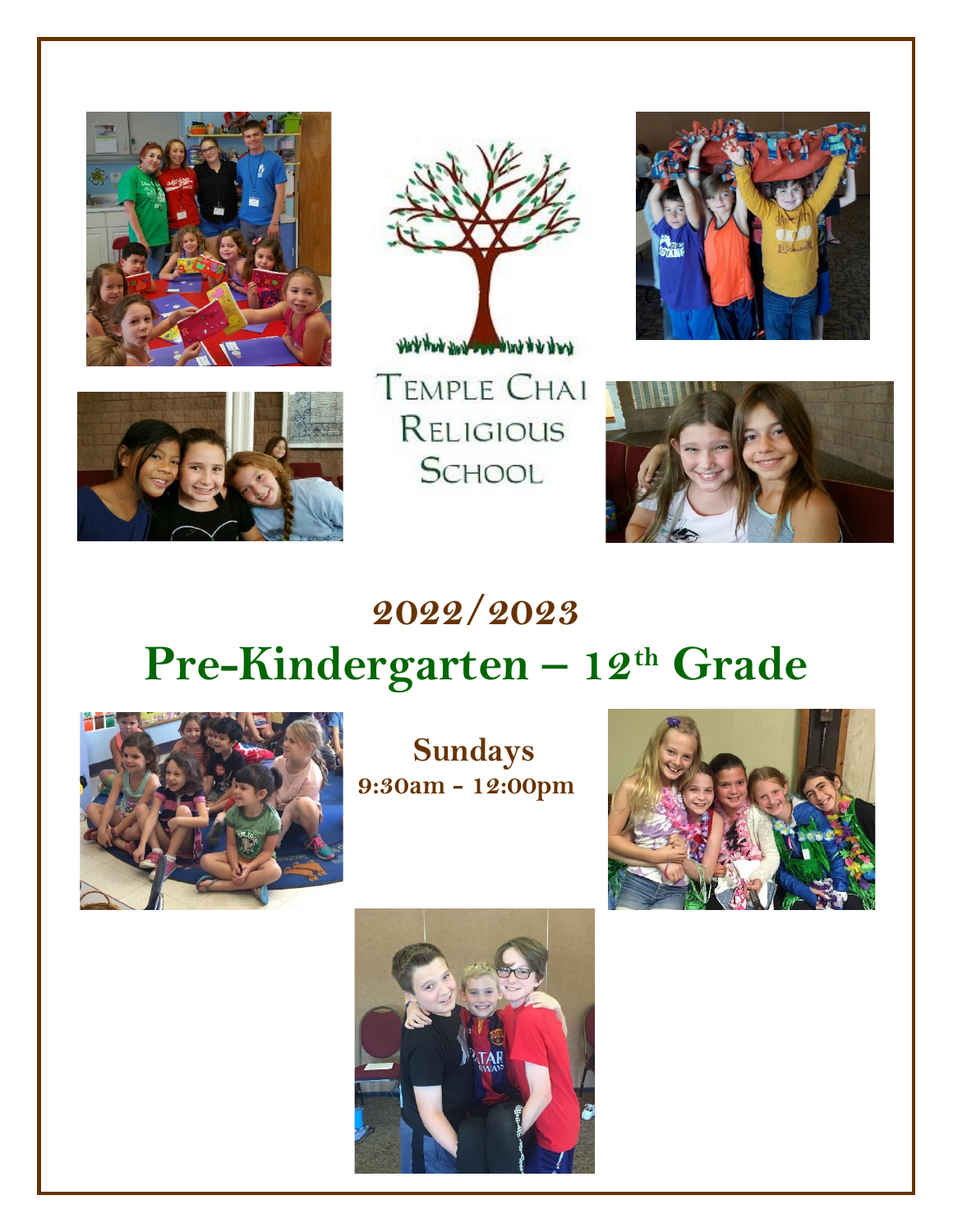

### Students will experience Judaism in soulful and spiritual manner.

Students discover what Judaism feels like, how it tastes, how it smells, and how it sounds. Students will live Judaism through art, stories, technology, and hands-on discovery. Students will see Judaism as a breathing culture that nourishes mind, body, and soul.

#### Students will develop a community with their peers.

Teachers provide an environment where friendships are formed and nurtured. Students learn from and make discoveries with their classmates and peers. Our teen madrichim (teacher aides) serve as positive role models to our students.

### Students will learn to read Hebrew and recite prayers that connect them both to the past and to Jewish people around the world.

Students start learning Hebrew words and letters in Pre-Kindergarten. Beginning in  $2<sup>nd</sup>$  grade, students start to develop a strong Hebrew foundation. Hebrew lessons are student-centered so each reader can work at his/her own pace. Students come to understand that Hebrew is a gateway into a deep, empowering culture that bonds them to their community and to Israel.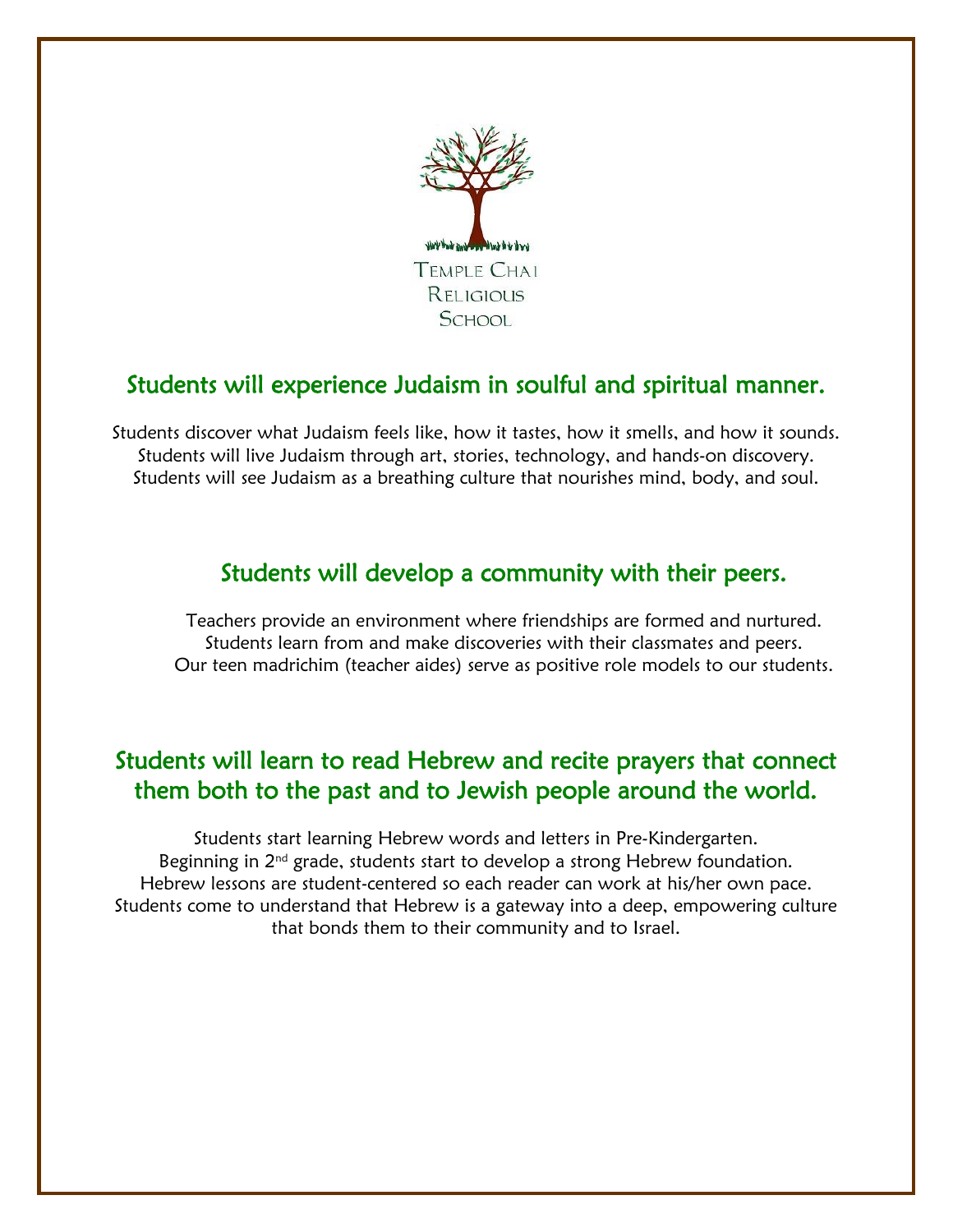# Curriculum, Schedules, and Tuition

#### Pre-K (Team Adom), Kindergarten (Team Kachol), and 1st Grade (Team *Tzahov*)

Our focus with our youngest students is to provide them with an environment in which they will have fun, make friends, and begin to learn what it means to be Jewish. Our teachers incorporate games, projects, music, stories, and hands-on activities to foster our students' Jewish identity and their sense of belonging at Temple Chai and in the Jewish community. Using the *Hebrew Through Movement* program, students are taught Hebrew letters and basic vocabulary to help prepare them for the more formal Hebrew study which begins in 2nd grade.

All of our students spend 15 minutes every week participating in community building activities (*mitchabrim*) with their classmates and 20 minutes singing and learning about prayer with Cantor Wolman.

### Sample Sunday Schedule for Pre-K, Kinder, and 1st Graders

- 9:30 Let's Discover Judaism/Project Period
- 10:15 Kabbalat Shabbat/Snack/Recess
- 10:30 Music and T'fillah with Cantor Wolman
- 10:50 *Hebrew Through Movement*, Hebrew games, and vocabulary building
- 11:10 Story-time
- 11:40 *Mitchabrim* (Let's Connect) and wrap-up activity
- 12:00 *L'hitraot*

### Tuition

#### Pre-K: \$105

\*Pre-K is free for members with students currently enrolled in our ECC. Pre-K tuition for non-members: \$500

#### Kindergarten: \$315

\*Kindergarten is ½ price for members with students who are graduates of our ECC. Kindergarten tuition for non-members: \$700

1 st Grade: \$815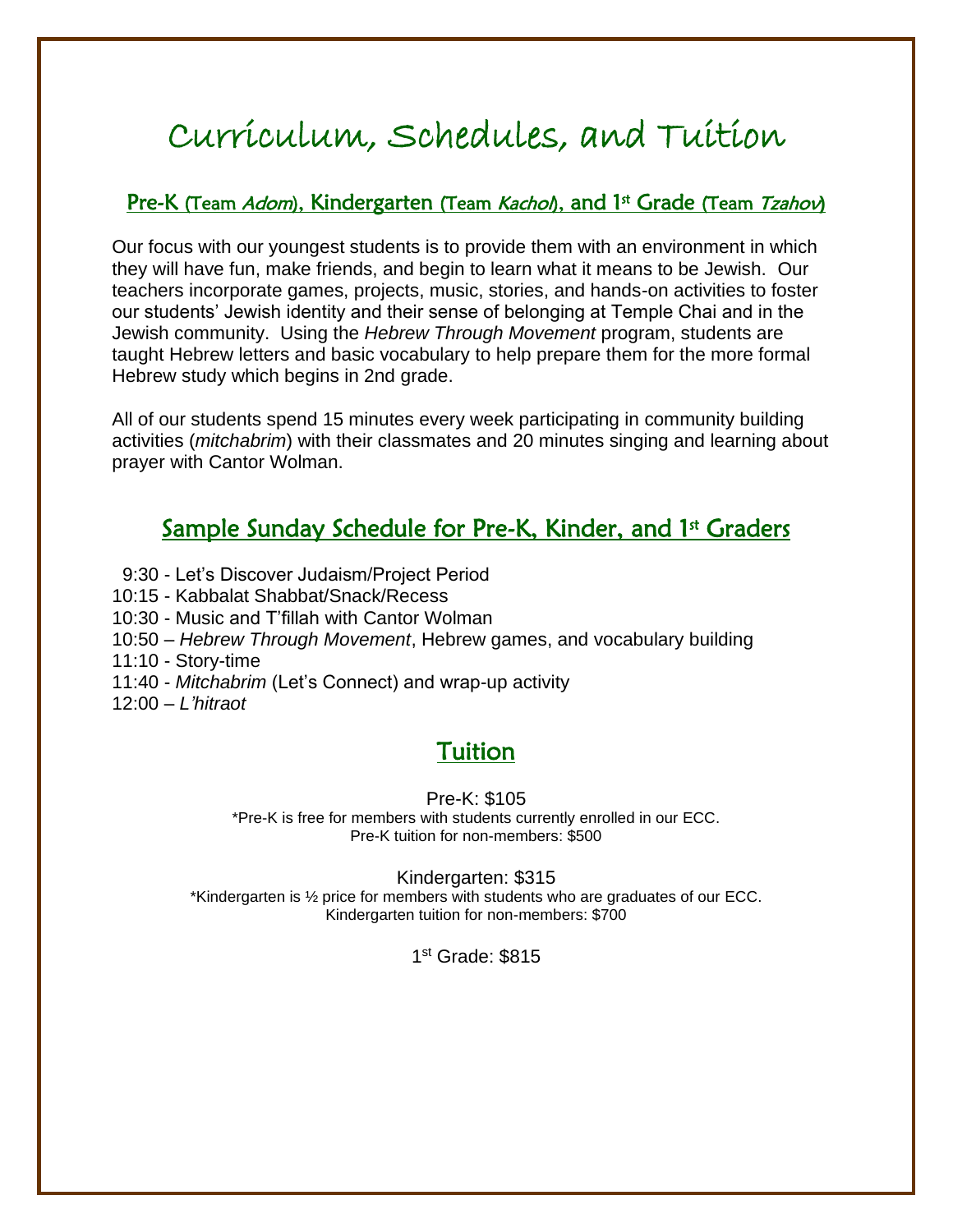### 2<sup>nd</sup> Grade (Team *Katom*) & 3<sup>rd</sup> Grade (Team *Yarok*)

Continuing with our *Let's Discover Judaism* program, our 2nd and 3rd graders will use hands-on learning to study holidays, customs, *middot*, Torah, *tzedakah, tikkun olam*, and *mitzvot*. Our teachers incorporate art, movement, cooking, creative writing, and imaginative play to lay the foundation for more advanced Judaic study for these young students in years to come. The 2<sup>nd</sup> and 3<sup>rd</sup> grade students will work with a Hebrew teacher each week to learn to read Hebrew using our *Hebrew Through Movement* program. Our 2nd grade students learn basic Hebrew reading skills and our 3rd graders work on becoming fluent readers. Both grades take at least one field trip each year to perform a mitzvah project.

Our students spend 15 minutes every week participating in community building activities (*mitchabrim*) with their classmates and 20 minutes singing and learning about prayer with Cantor Wolman.

### 2<sup>nd</sup> Grade (Team *Katom*) Sample Sunday Schedule

- 9:30 Hooray for Hebrew /*Hebrew Through Movement*
- 9:50 Let's Discover Judaism/Project Period
- 10:50 Kabbalat Shabbat/Recess/Snack
- 11:10 Music and T'fillah with Cantor Wolman
- 11:30 Project Period/*Mitchabrim*
- 12:00 *L'hitraot*

### 3<sup>rd</sup> Grade (Team Yarok) Sample Sunday Schedule

- 9:30 Hooray for Hebrew/*Hebrew Through Movement*
- 10:10 Let's Discover Judaism/Project Period
- 10:50 Music and *T'fillah* with Cantor Wolman
- 11:10 Kabbalat Shabbat/Recess/Snack
- 11:40 Israel Project
- 12:00 *L'hitraot*

#### Tuition

2<sup>nd</sup> Grade Tuition: \$815

3 rd Grade Tuition: \$950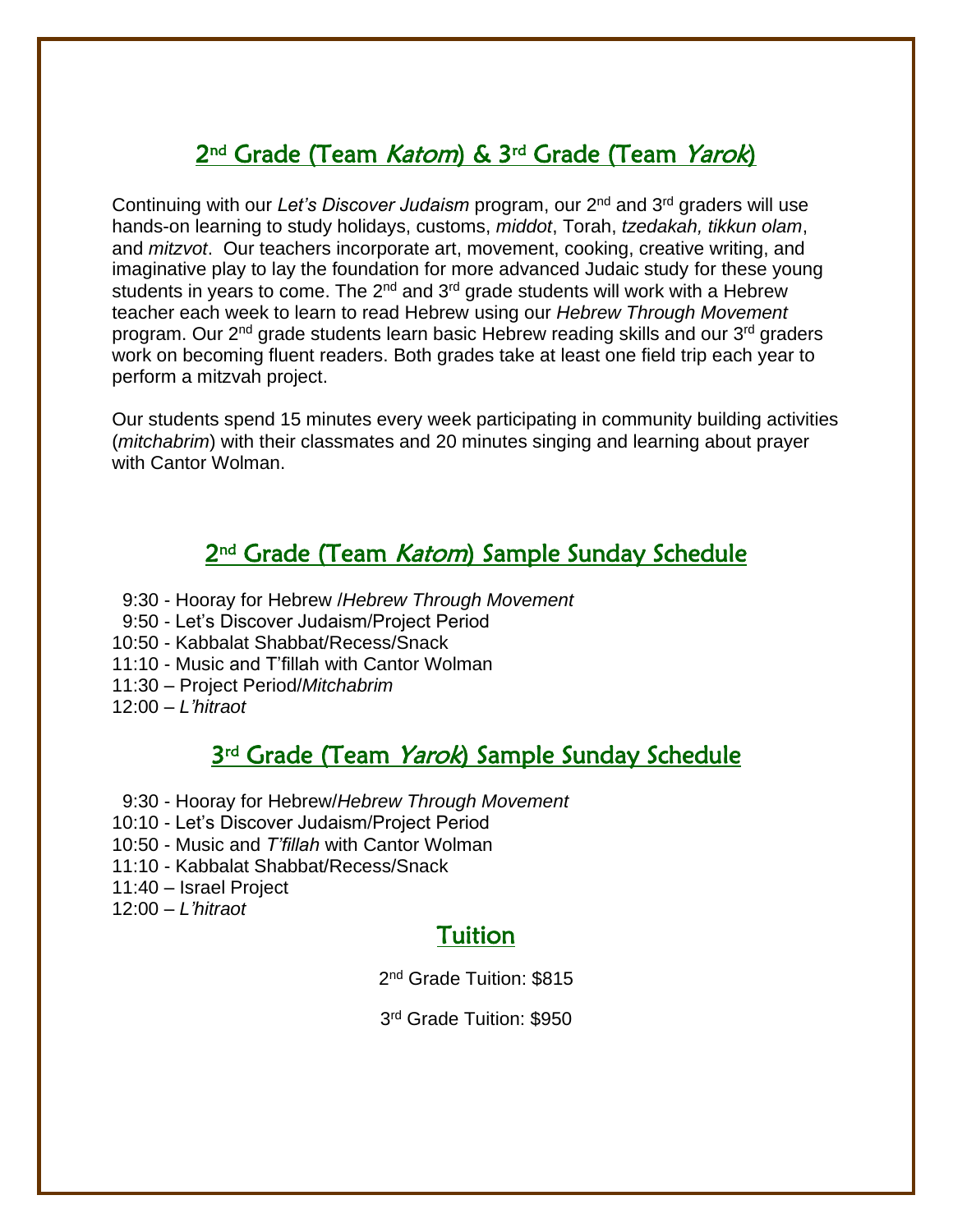### 4<sup>th</sup> Grade (Team *Sagol*)

This is the year when our students put their Hebrew reading skills to work as they dive into the roots and meanings of Hebrew. They will use music, technology, and activities to explore the meanings of prayers and gain a strong Hebrew foundation, giving them the confidence and knowledge to take on the challenges of becoming a *Bar/ Bat Mitzvah.*

Our 4<sup>th</sup> grade students will also spend the year learning about how the Torah applies to their everyday life and the importance of *Gimilut Chasadim* (Acts of Loving Kindness). They spend 15 minutes every week participating in community building activities (*mitchabrim*) with their classmates and 30 minutes studying and singing with Cantor Wolman. Along with all of that, these students help organize and run our annual *Mitzvah* Mall.

In 4th grade, our students get to join us for the Hebrew School retreat in Prescott as well as attend a *shabbaton* event here at Temple Chai.

### 5<sup>th</sup> Grade (Team *Varod*) and 6<sup>th</sup> Grade (Team Lavan)

Students in 5<sup>th</sup> and 6<sup>th</sup> grade will be working on an advanced Hebrew curriculum in which they will study prayers and blessings and engage in activities that will give them a deeper understanding of our traditional Shabbat service.

Students in these grades will also be working on an advanced Judaic Studies curriculum in our *Yalla* program in which they will choose how they would like to experience Judaica. Currently, their options are sports, science and technology (STEAM), and gaming. Along with holidays and doing at least one mitzvah project, students will also be studying the following topics:

> 5<sup>th</sup> Grade Jewish *Middot* (Values) and Israel Today

6<sup>th</sup> Grade Jewish Life Cycles and Israel History

Our 5<sup>th</sup> and 6<sup>th</sup> graders also join us on our school retreat in Prescott, AZ and begin gathering with other 5<sup>th</sup> graders and their families throughout the year in preparation for their *bar/bat* mitzvah. In 6<sup>th</sup> grade, our students and their parents get to attend a special *B'nai Mitzvah* retreat.

#### Tuition

4<sup>th</sup> Grade: \$1,155 5<sup>th</sup> Grade: \$1,155 6<sup>th</sup> Grade: \$1,155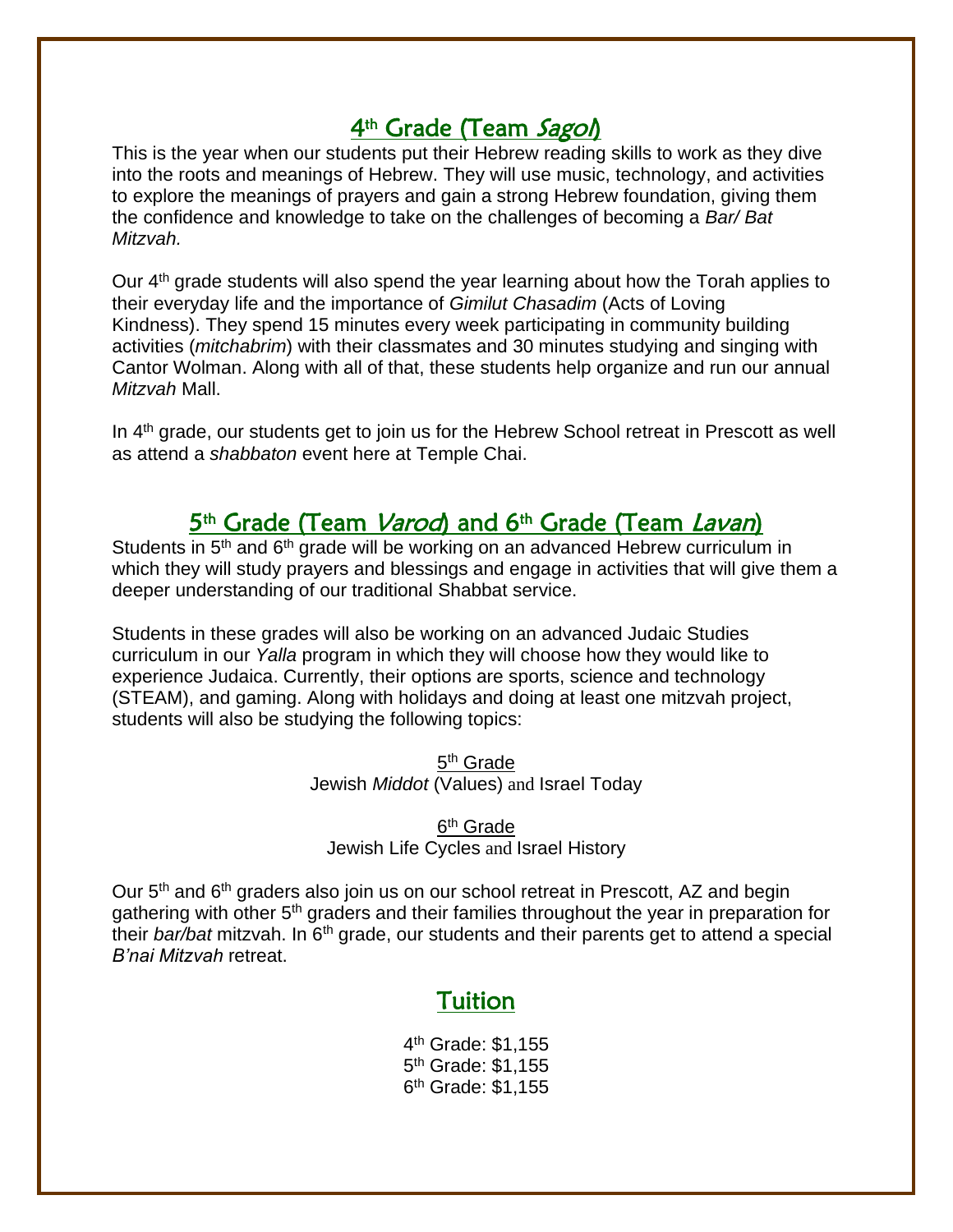### 7<sup>th</sup> Grade (Team *Shachor*)

Our focus with our  $7<sup>th</sup>$  graders is to educate them while also giving them time to further cement the bonds they have made with their Jewish friends. They will use the backdrop of the Holocaust to study human rights in one class and they will discuss and discover Jewish values and ethics in their second class. They also participate in an Ethics class in which they will study Jewish texts and have conversations about how those texts relate to their life. These students will also continue to brush-up on their Hebrew skills and begin training to become a madrich or madricha. Seventh graders participate in our *Yalla* program and they also join us on our school retreat weekend at Camp Stein in Prescott, AZ.

#### Tuition

7 th Grade: \$785

Chai School 8<sup>th</sup>-12<sup>th</sup> Grade

Temple Chai's Chai School is a fun and interactive program that allows our teens to learn, explore, and bond with other Jewish teens. Class topics include ethics, tolerance, *tikkun olam*, relationships, community, life skills, and much more. Our 8th and 9th graders meet 3 times a month, 10<sup>th</sup> graders meet every Sunday, and 11<sup>th</sup> and 12<sup>th</sup> graders meet one time each month.

#### 10<sup>th</sup> Grade Confirmation

In  $10<sup>th</sup>$  grade, students will move from the brit of fate to the brit of faith. The students discuss issues such as relationships, community, commitment, and real-life Judaism. The class has speakers and field trips throughout the year, including a trip to Washington DC through the Religious Action Center's *L'Taken* Social Justice Seminar. The year concludes with the 10<sup>th</sup> graders leading their families and their community in a beautiful *Havdalah* service.

#### Tuition

8<sup>th</sup> and 9<sup>th</sup> Grade: \$370 \*Tuition for non-members: \$600

10th Grade: \$630

11<sup>th</sup> and 12<sup>th</sup> Grade: \$275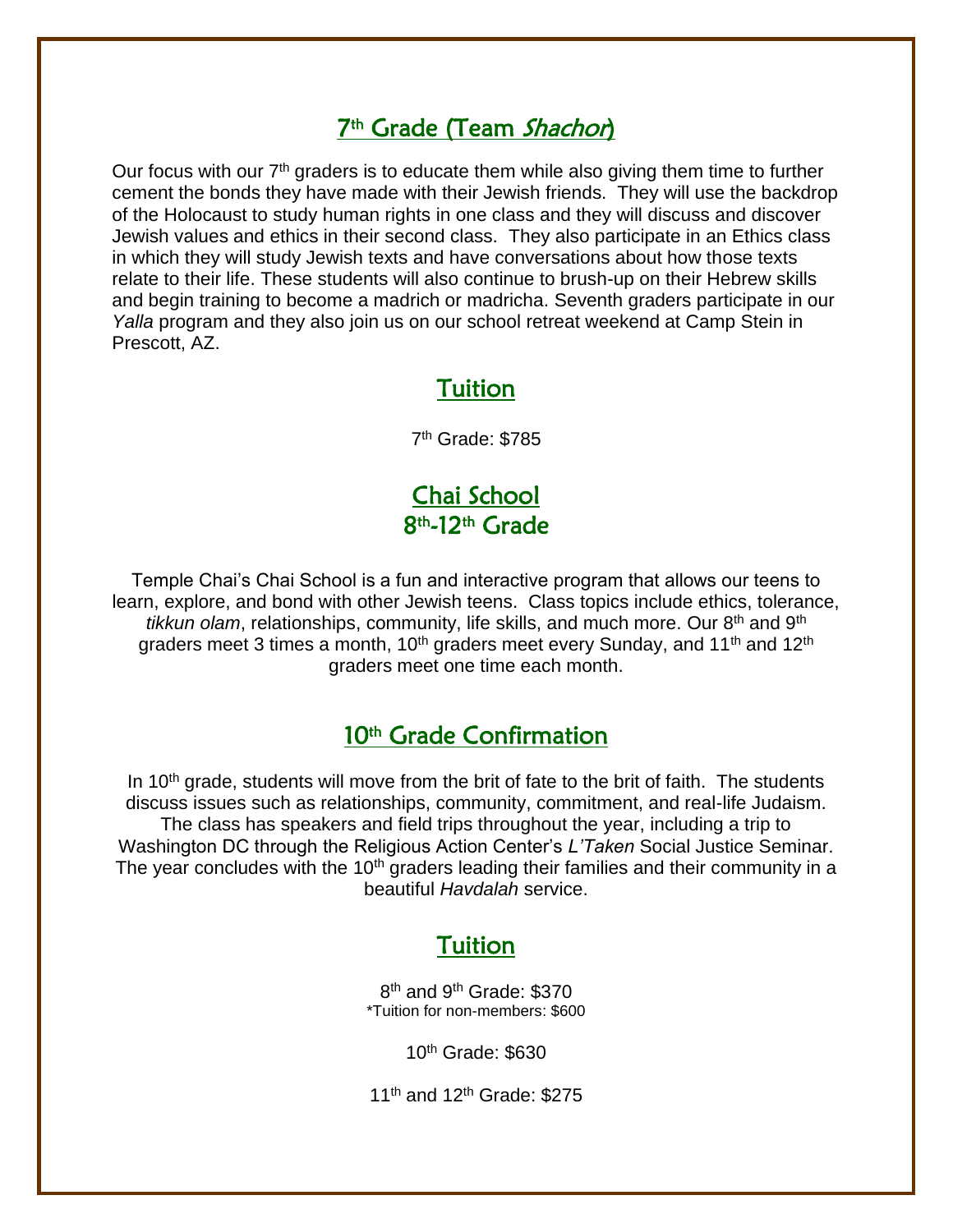# Special Programs

### Kindergarten Consecration

The consecration ceremony marks the beginning of a child's formal Jewish study. It is a chance for our community to recognize and honor our youngest learners. Our kindergarten students are called up to the *Bima* where they recite the *Sh'ma* and are blessed by the clergy. They are presented with a certificate and a special gift to commemorate the ceremony.

### PreK-3<sup>rd</sup> Grade Sefer Safari

Parents join their students for this morning of learning, writing, and noshing. Families work together to create a book that is meaningful and personal. This annual program promotes the reading of Jewish books and the telling of Jewish stories for our young students. *Sefer* is the Hebrew word for book, and this event will surely be a "Reading Safari (Adventure)."

### B'yachad

*B'yachad* means "Together."

At different times throughout the year, parents are invited to join their student as the school gathers as a community to learn and create together.

### Religious School Committee

The Temple Chai Religious School Committee is made up of dedicated parents who meet monthly with Amanda Campbell and Lea Plosker to examine issues, create and complete projects, and help make an already amazing school even better.

### 3rd/4th Grade Shabbaton

The 3<sup>rd</sup> and 4<sup>th</sup> grade Shabbaton is mini-retreat that gives students a unique opportunity to bond with each other, experience Shabbat with friends, connect with amazing high school and adult role models, and gain a new level of comfort with their synagogue

### 6<sup>th</sup> Grade B'nai Mitzvah Family Retreat.

Our 6th graders and their family members who are preparing for their *b'nai mitzvot* are invited to join us for this special weekend of sharing stories, learning and playing together, strengthening old friendships, and making new connections.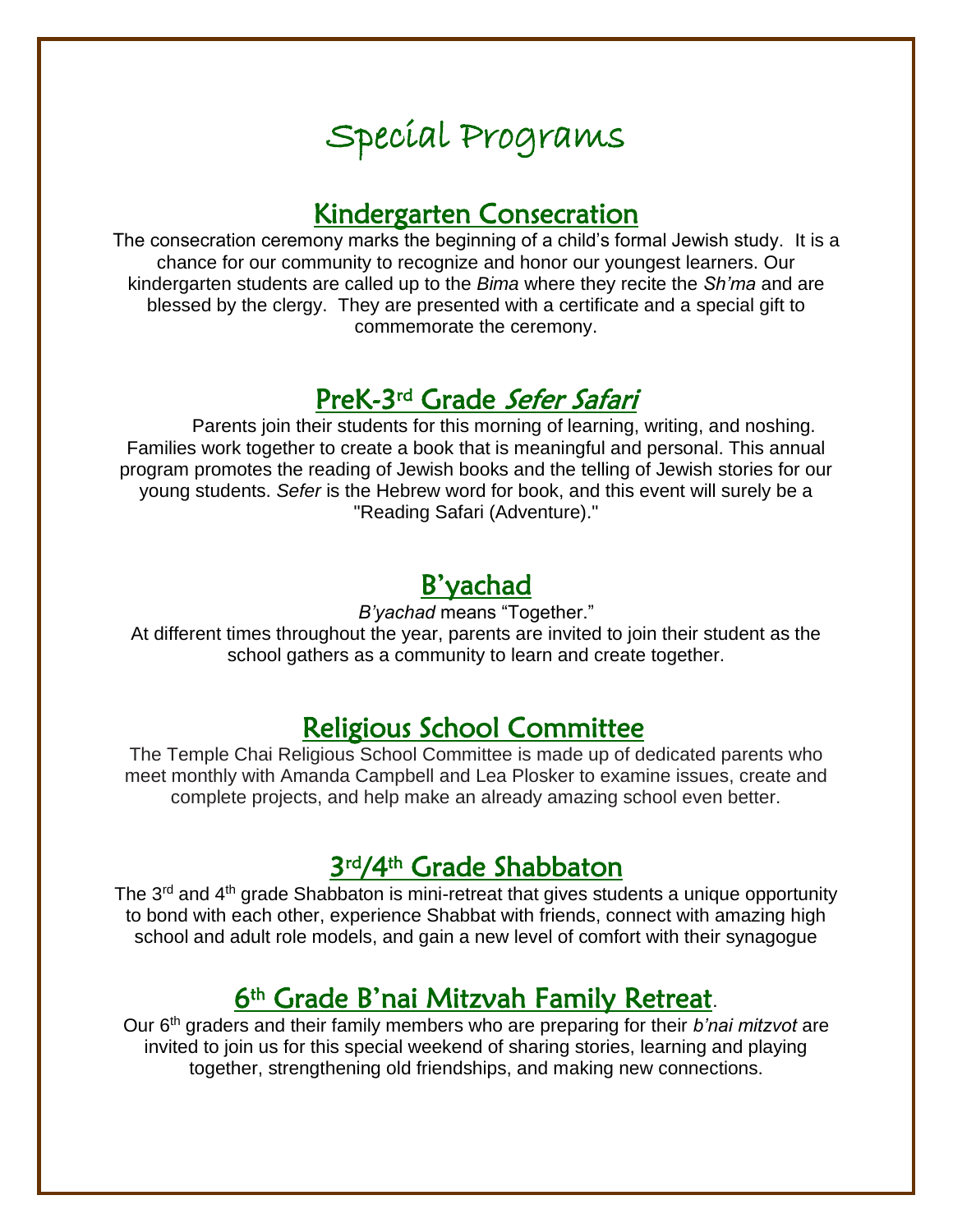### Yalla Judaica Program

*Yalla* (Let's Go) provides our 5<sup>th</sup>-7<sup>th</sup> graders with an opportunity to learn about Judaism in a way that speaks to them as unique learners. Our students get to strengthen bonds with old friends, create connections with new friends, and explore Jewish culture through outlets that are conducive to their individual learning style. Some examples of *Yalla* options are…

> Gaming/D&D STEAM Cooking *Omanut* (Art) *Maccabiah* Sports *Krav Maga* (Israeli Self-Defense) Drama

### 4<sup>th</sup>-7<sup>th</sup> Grade Retreat

Students will spend 2 days celebrating Shabbat in a beautiful setting at Camp Stein in Prescott, AZ. The retreat helps our students strengthen their community. It provides a positive Jewish environment in which we can live our values of torah, tradition, Hebrew, and Israel. For these reasons and more, the retreats are an integral part of the school year. The programming is fun, social, interactive, and educational. Together with teachers and clergy, our students spend the weekend singing, dancing, playing games, challenging themselves, praying, thinking, reflecting, doing arts and crafts, and more.

### Family Retreat

Join other Temple Chai families for a weekend of relaxation and fun in Heber, AZ. We spend three days playing and praying together in a peaceful setting with our clergy and families with kids of all ages.

### Tikkun Olam Day

This special day gives our families the opportunity to volunteer at various organizations around our community. We will participate in a morning of *Tikkun Olam*, repairing the world and helping to make it a better place.

### Kol Chai Youth Choir for 3rd-7th Graders

Our older students can join Cantor Wolman for an hour after school on Sundays to create music and friendships together.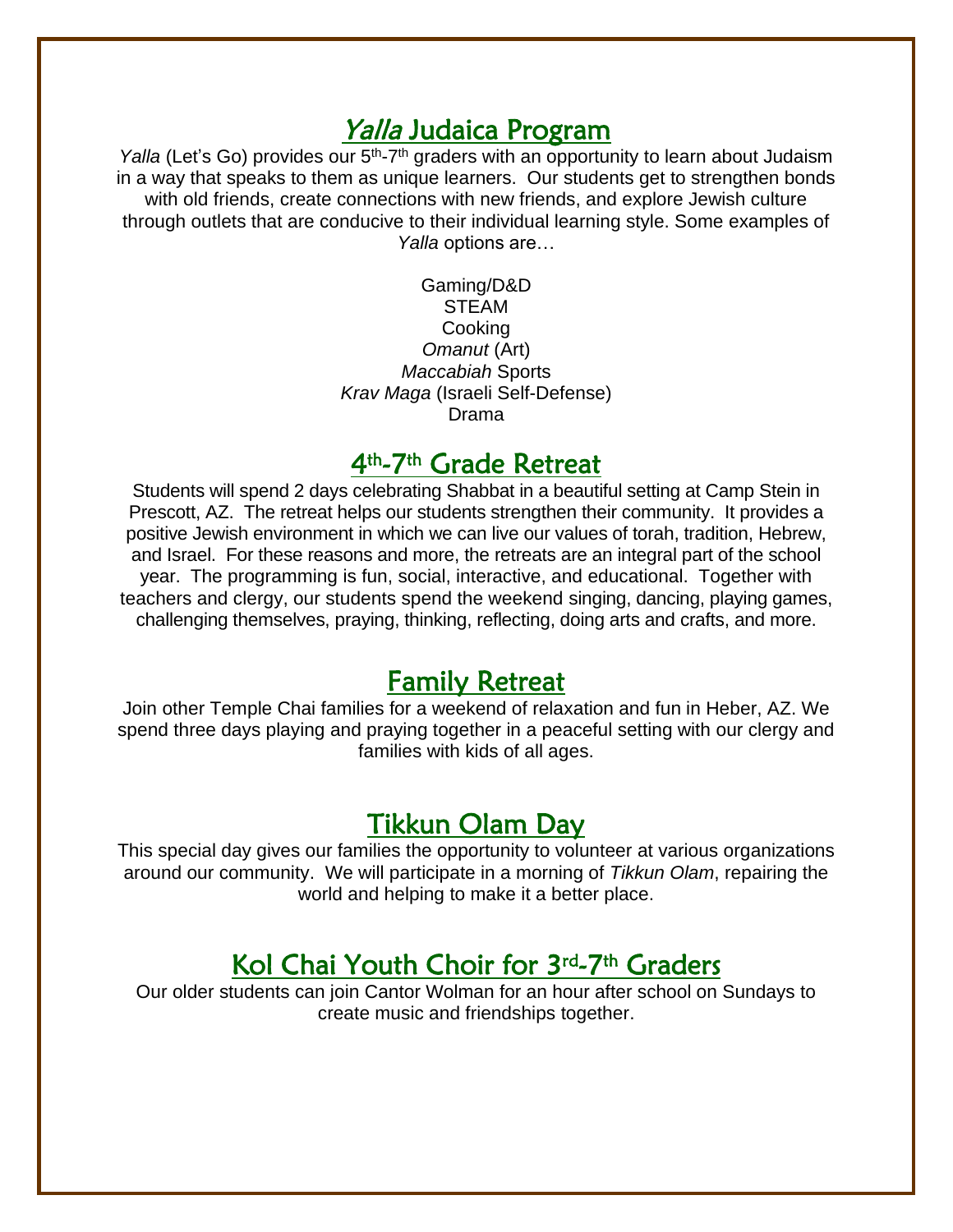### Ellen Woodnick Mitzvah Mall

The Ellen Woodnick Mitzvah Mall is run by our  $4<sup>th</sup>$  grade students and families. This project is intended to promote *G'milut Chasadim* (acts of loving kindness) and to provide a meaningful gift-giving alternative. The Mitzvah Mall is a fair of non-profit organizations, similar to a vendor fair. Our students and families "shop" at local and national charities to "purchase" gift certificates that are donations to the charities.

### PB and Fluff

Every year on Christmas Eve, the Temple Chai community comes together to assemble thousands of peanut butter and fluff sandwiches which are then donated to St. Vincent DePaul Kitchen.

### TCTY

Temple Chai Temple Youth (TCTY) provides high school students with a chance to gather in a social atmosphere while celebrating Jewish events and performing acts of *Tikkun Olam*.

### Madrichim Leadership Program

*Madrichim* are teacher assistants. Our teens can come and work with the younger students in our religious school on the Sundays that they do not have Chai School class. Teens help with teaching, supervising, role-modeling, and helping our young students engage in Jewish education.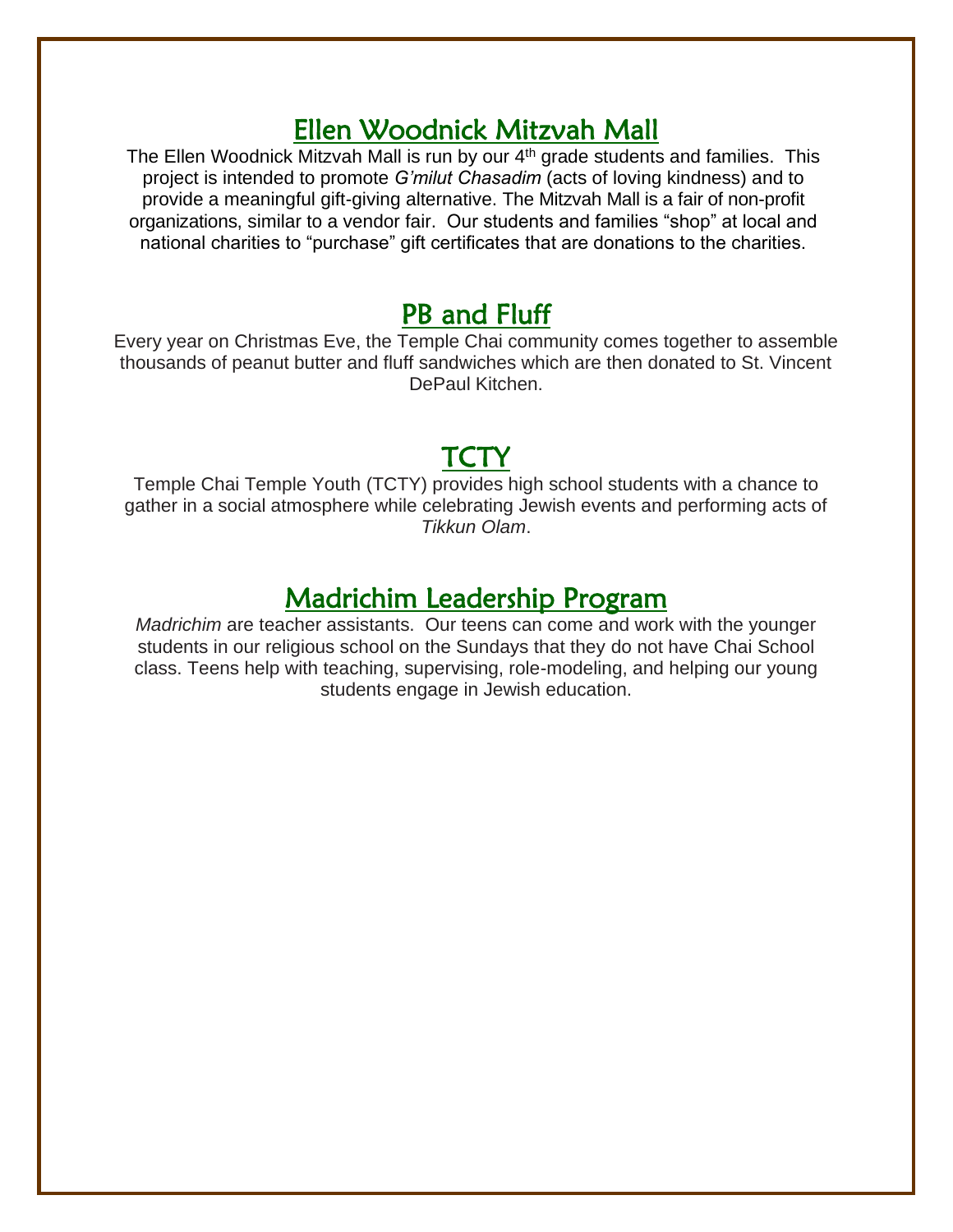## Temple Chai Religious School Philosophy

#### Students will experience Judaism in soulful and spiritual manner.

At Temple Chai, our students are given the opportunity not just to learn about Judaism, but to experience it through many different lenses. In order to foster a lifelong connection to Judaism, they are given chances to experience what Judaism feels like in their souls, what it looks like in their hands, what it tastes like, what it smells like, and what it sounds like. Our students "do Judaism." It is not enough to learn about mitzvot. They are performing mitzvot. It is not enough to learn about what food we eat on holidays. They are preparing and eating the food. We do not assume that our students will open their hearts to Judaism simply because their parents do. The magic happens when students discover their Jewish identity within their own human identity. We facilitate this by providing them with learning opportunities that are experiential and that appeal to learners of all varieties. The learners, not the teachers nor the texts, are the center of our educational goals. We focus on hands-on discoveries, technology, and student-led discussions, not just in the lower grades, but with our older students as well. Experiencing the living, breathing culture of Judaism allows us to feed the souls of our students, not just their minds.

#### Students will develop a community with their peers.

In order to foster a Jewish community among our students, we give them ample opportunities to form friendships. We give them the chance to exchange ideas and share opinions. We focus on relationships, not just encounters. Students at Temple Chai are given a chance not just to learn side-by-side with their peers, but to learn from their peers. The forming of relationships is prioritized so our students connect to their Judaism in a way that is meaningful and lasting. Students are given the time, space, and structure to form relationships. Our classes are taught in a way that fosters friendships and socialization so their experiences here are relevant and valuable to them. We are proud to make Temple Chai a place where children have the opportunity and the guidance to build strong, lasting friendships. Along with teaching curriculum, teachers focus on lessons and activities that allow friendships to form. Although it follows many variant models, both structured and unstructured socialization time occurs every time we gather together.

### Students will learn to read Hebrew and recite prayers that connect them both to the past and to Jewish people around the world.

By teaching our students to decode Hebrew letters and recite prayers and blessings in Hebrew, we are providing them with a link to their ancestors, to their community, and to future generations. In order to make this process successful and enjoyable for students, we begin to establish a strong Hebrew foundation in our 2nd and 3rd grade classrooms, teaching our young students who are eager and able to learn. Then, when our students reach 4th, 5th, and 6th grade they are more confident and our teachers are able to raise their expectations. Also, to help our students learn, we give them more independence and base their Hebrew studies on what their ability is as a Hebrew reader. They are encouraged to acquire their Hebrew knowledge at a pace that is comfortable and safe for them. Our Hebrew classrooms are student-centered places where learners are encouraged to work at their own pace at a level that suits them best. The classroom is a place where students can work and bond with their peers. Advanced readers and struggling readers alike work side-by-side on material that is appropriate for their level. Hebrew is a gateway into a deep, empowering, engaging modern and ancient culture and the more knowledge we give our students in this area, the stronger will be their bond to their culture and to Israel.